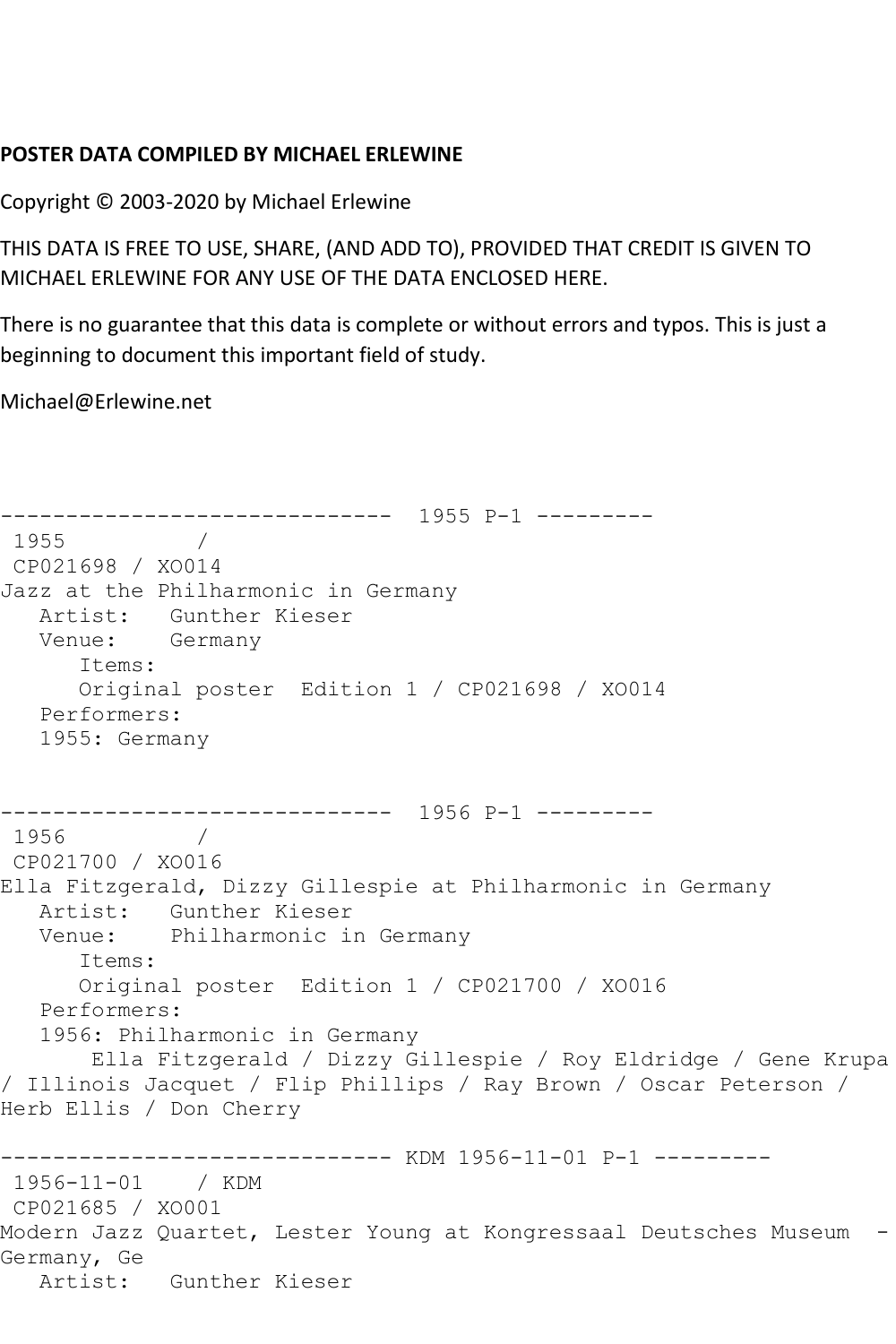Venue: Kongressaal Deutsches Museum Items: Original poster KDM Edition 1 / CP021685 / XO001 Performers: 1956-11-01: Kongressaal Deutsches Museum Modern Jazz Quartet / Lester Young / Miles Davis / Bud Powell / Rene Utreger Trio ------------------------------ KDM 1957-11-11 P-1 --------- 1957-11-11 / KDM CP021686 / XO002 Kongressaal Deutsches Museum - Germany Artist: Gunther Kieser Venue: Kongressaal Deutsches Museum Items: Original poster KDM Edition 1 / CP021686 / XO002 Performers: 1957-11-11: Kongressaal Deutsches Museum ------------------------------ KDM 1957-11-11 P-1 --------- 1957-11-11 / KDM CP021687 / XO003 Ella Fitzgerald, Roy Eldridge at Kongressaal Deutsches Museum - Germany, Ge Artist: Gunther Kieser Venue: Kongressaal Deutsches Museum Items: Original poster KDM Edition 1 / CP021687 / XO003 Performers: 1957-11-11: Kongressaal Deutsches Museum Ella Fitzgerald / Roy Eldridge / Stuff Smith / Flip Phillips / Ray Brown / Herb Ellis / Jo Jones / Oscar Peterson ------------------------------ 1958 P-1 --------- 1958 / CP021699 / XO015 Norman Grantz Presents Einen Abend mit Ella Fitzgerald and Oscar Peterson Trio Artist: Gunther Kieser Items: Original poster Edition 1 / CP021699 / XO015 Performers: 1958: Ella Fitzgerald / Oscar Peterson ------------------------------ 1960-02-16 P-1 --------- 1960-02-16 /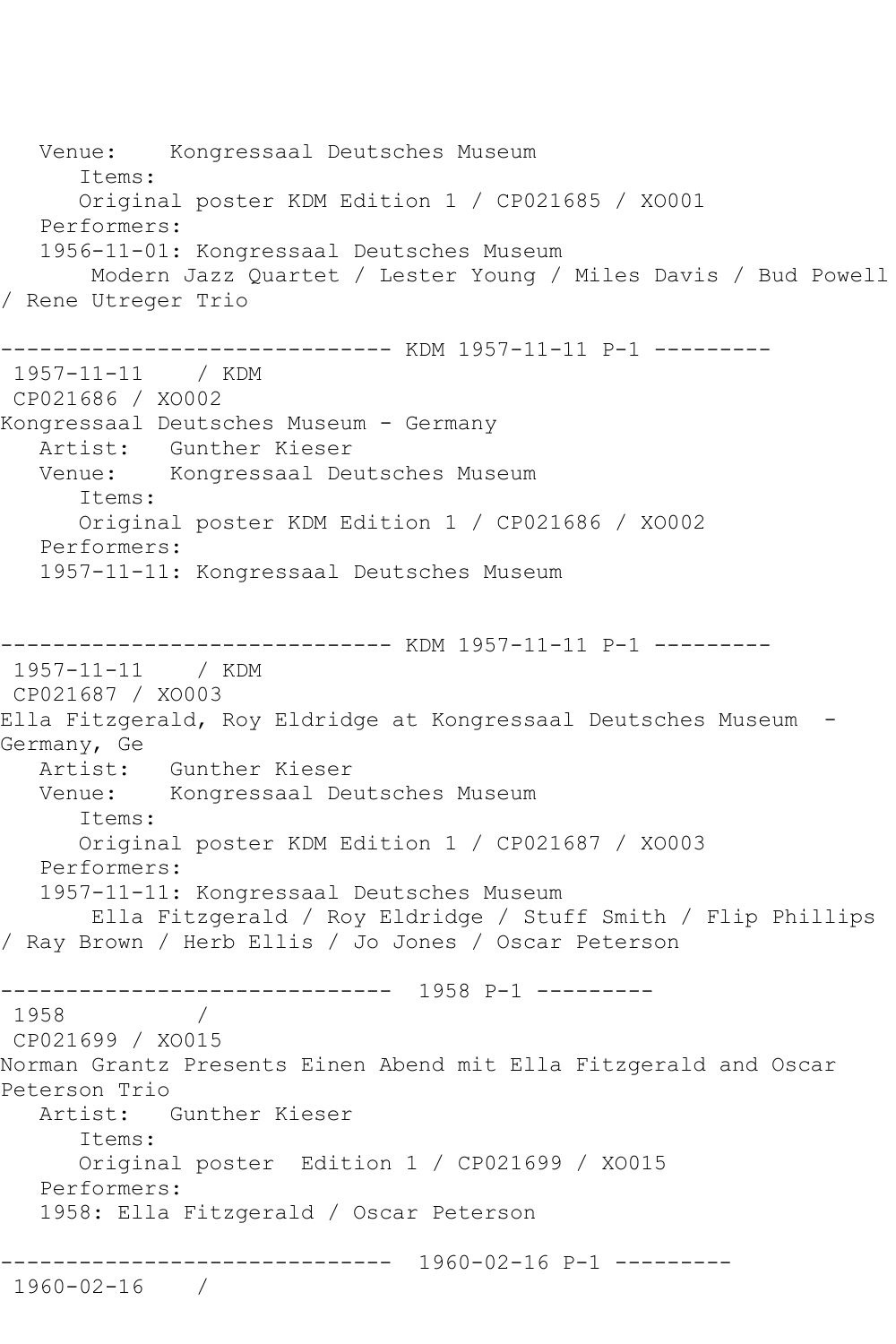```
CP021703 / XO019
Jazz at the Philharmonic
   Artist: Gunther Kieser
       Items:
      Original poster Edition 1 / CP021703 / XO019
    Performers:
    1960-02-16: Ella Fitzgerald / Jimmy Giuffre / Paul Smith / Roy 
Eldridge / Shelly Manne
------------------------------ 1960-04-03 P-1 ---------
1960-04-03 / 
CP021705 / XO021
Essener Jazz tage
   Artist: Gunther Kieser
       Items:
       Original poster Edition 1 / CP021705 / XO021
   Performers:
    1960-04-03:
------------------------------ MHG 1961-11-25 P-1 ---------
1961-11-25 / MHG 
CP021690 / XO006
Dizzy Gillespie, John Coltrane at Musikhalle - Hamburg, Ge
   Artist: Gunther Kieser
   Venue: Musikhalle
       Items:
       Original poster MHG Edition 1 / CP021690 / XO006
   Performers:
    1961-11-25: Musikhalle
        Dizzy Gillespie / John Coltrane
                 ------------------------------ 1962-04-22 P-1 ---------
1962-04-22 / 
CP021692 / XO008
Lambert, Hendricks and Ross
   Artist: Hans Michael
       Items:
       Original poster Edition 1 / CP021692 / XO008
   Performers:
    1962-04-22: Lambert Hendricks and Ross
------------------------------ MHG 1962-04-29 P-1 ---------
1962-04-29 / MHG 
CP021691 / XO007
Count Basie at Musikhalle - Hamburg,
  Artist: Gunther Kieser<br>Venue: Musikhalle
            Musikhalle
```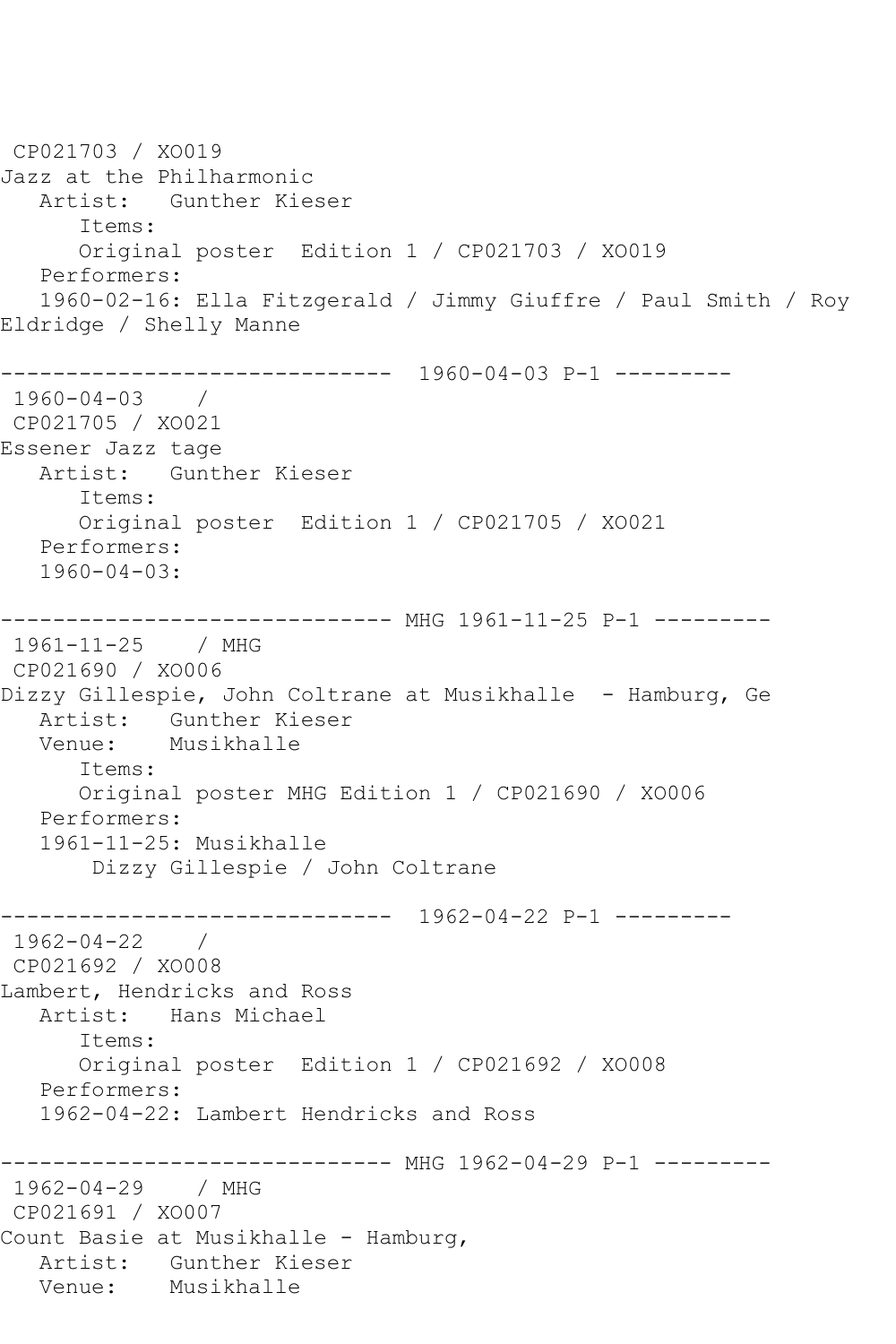Items: Original poster MHG Edition 1 / CP021691 / XO007 Performers: 1962-04-29: Musikhalle Count Basie ------------------------------ -1.087 1965 P-1 --------- 1965 / 1.087 CP001417 / 1433 American Folk Blues Festival 1965 Notes: This item appears in the Art of Rock book, plate no. 1.087 Event: Artist: Michel Promoter: Book: Art of Rock Items: Original poster -1.087 Edition 1 / CP001417 / 1433 (1.087) AORPlate: 1.087 Performers: 1965: John Lee Hooker / Big Mama Thornton / Roosevelt Sykes / Eddie Boyd / Buddy Guy / J.B. Lenoir / Big Mama Thornton / Lonesome Jimmy Lee / Freddie Below / Mississippi Fred Mcdowell / Dr. Isaiah Ross ------------------------------ 1965 P-1 --------- 1965 / CP021693 / XO009 Berliner Jazz Tage Artist: Gunther Kieser Items: Original poster Edition 1 / CP021693 / XO009 Performers: 1965: ------------------------------ 1967 P-1 --------- 1967 / CP021694 / XO010 Berliner Jazz Tage Artist: Gunther Kieser Items: Original poster Edition 1 / CP021694 / XO010 Performers: 1967: ------------------------------ 1967-11-11 P-1 --------- 1967-11-11 / CP021729 / XO045 Sam and Dave, Percy Sledge, Arthur Conley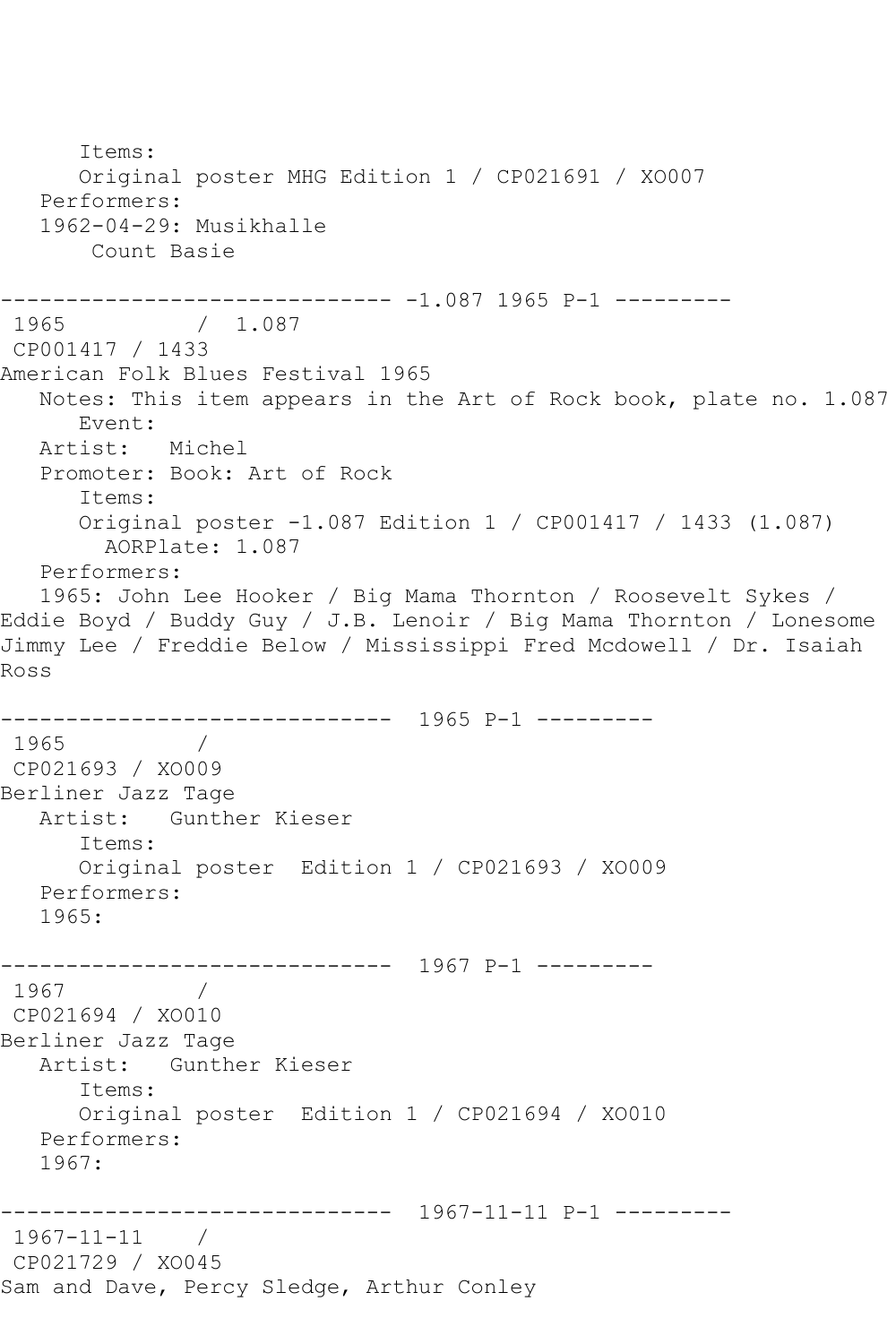Artist: Gunther Kieser Items: Original poster Edition 1 / CP021729 / XO045 Performers: 1967-11-11: Sam and Dave / Percy Sledge / Arthur Conley / Little Charles / Sam Baker / Linda Carr ------------------------------ 1968 P-1 --------- 1968 / CP021734 / XO050 Mothers of Invention Artist: Gunther Kieser Items: Original poster Edition 1 / CP021734 / XO050 Performers: 1968: Mothers of Invention ------------------------------ 1968-10-30 P-1 --------- 1968-10-30 / CP021708 / XO024 Horace Silver Quintet Artist: Gunther Kieser Items: Original poster Edition 1 / CP021708 / XO024 Performers: 1968-10-30: Horace Silver ------------------------------ 1969 P-1 --------- 1969 / CP021730 / XO046 Jimi Hendrix Experience Artist: Gunther Kieser Items: Original poster Edition 1 / CP021730 / XO046 (25 x 35) Performers: 1969: Jimi Hendrix ------------------------------ -3.185 1969-01-15 P-1 --------- 1969-01-15 / 3.185 CP005911 / CP01160 Jimi Hendrix at Beethovensaal - Stuttgart, Ge Notes: Jimi Hendrix Electric Church Found. This item appears in the Art of Rock book, plate no. 3.185 Private Notes: Misc \* 25 CHECK Artist: Gunther Kieser Venue: Beethovensaal Promoter: Book: Art of Rock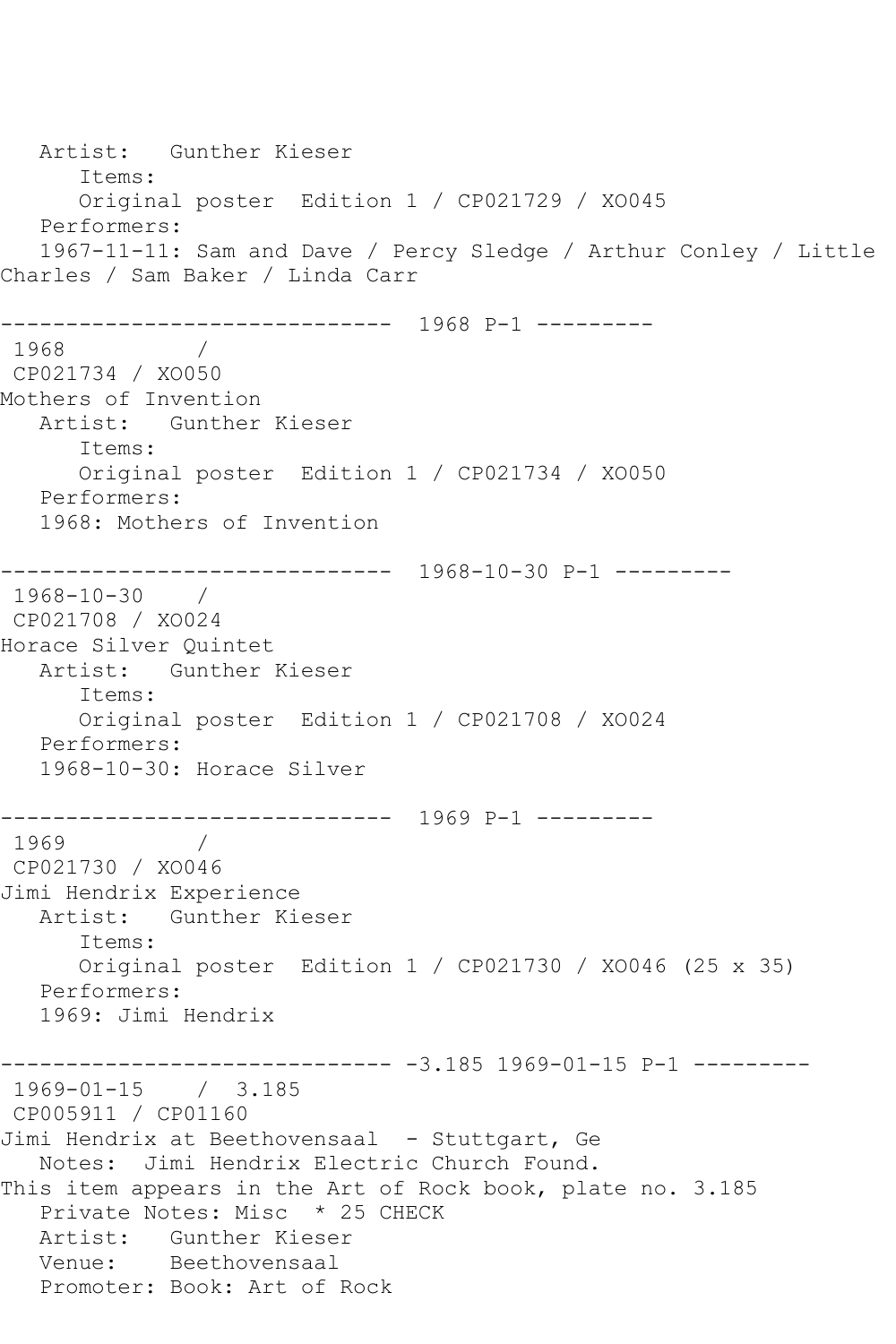```
 Items:
       Original poster -3.185 Edition 1 / CP005911 / CP01160 (25-3/16 
x 35-1/2)
        AORPlate: 3.185 
         Price: 25.00
        -3.185 / CP000478 / 0483
         AORPlate: 3.185 
   Performers:
    1969-01-15: Beethovensaal
        Jimi Hendrix
    ------------------------------ -PCL-218 1969-01-17 P ---------
1969-01-17 / PCL-218
CP009257 / CP06425
Jimi Hendrix at Frankfurt - Frankfurt, GE
   Private Notes: PCL-218 Signed* 75.00
   Artist: Gunther Kieser
   Venue: Frankfurt
    Promoter: Lippmann and Rau
       Items:
       Original poster -PCL-218 / CP009257 / CP06425
         Price: 20.00
   Performers:
    1969-01-17: Frankfurt
        Set: PCL
        Jimi Hendrix
          ------------------------------ 1969-06-04 P-1 ---------
1969-06-04 / 
CP021733 / XO049
London Blues, John Mayall
   Artist: Gunther Kieser
       Items:
      Original poster Edition 1 / CP021733 / XO049
    Performers:
    1969-06-04: John Mayall
                 ------------------------------ 1969-10-30 P-1 ---------
1969-10-30 / 
CP021732 / XO048
The Who, Steve Gibbons Band
   Artist: Gunther Kieser
       Items:
       Original poster Edition 1 / CP021732 / XO048
    Performers:
    1969-10-30 1969-10-31: Who / Steve Gibbons
```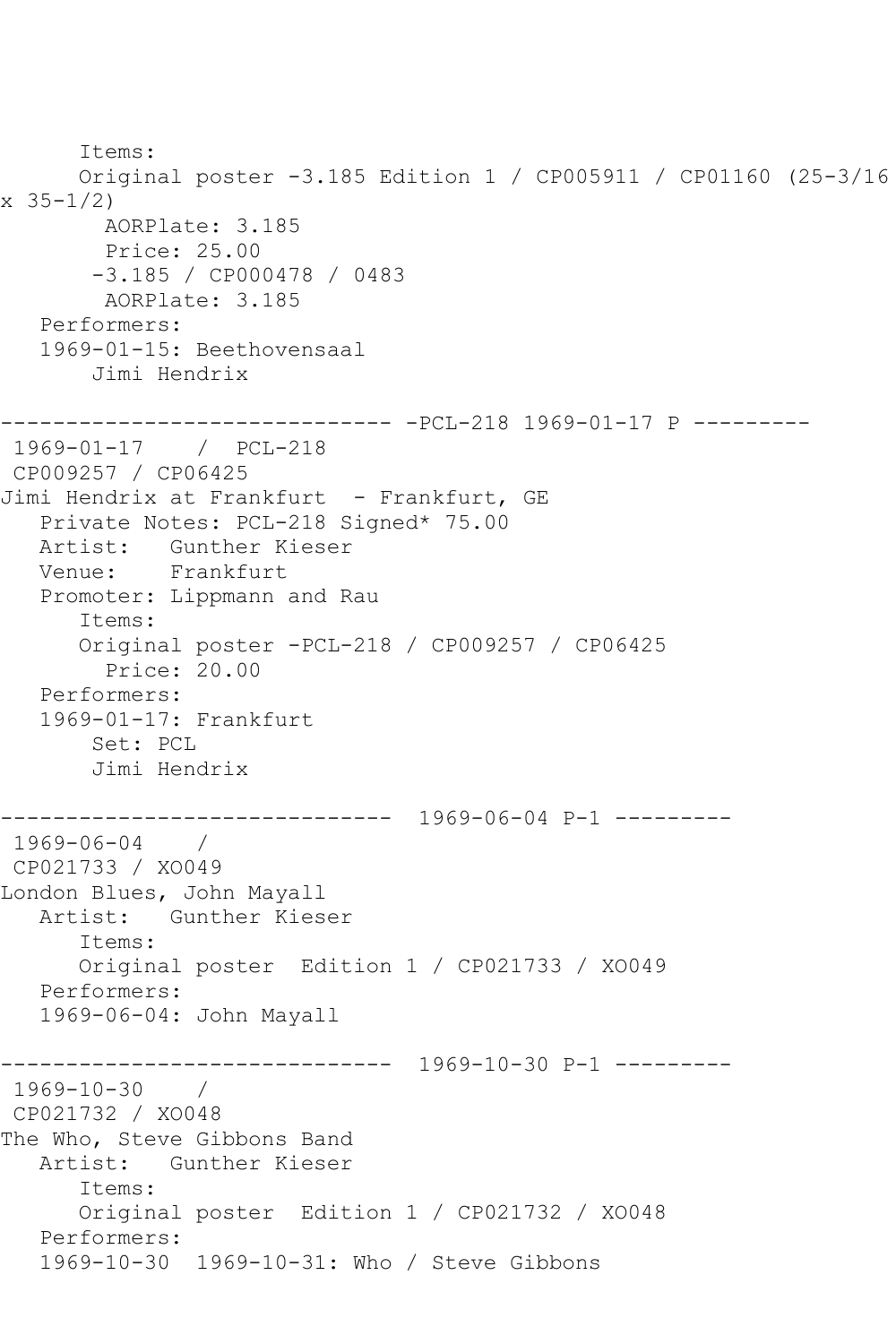------------------------------ 1969-12-04 P-1 --------- 1969-12-04 / CP021737 / XO053 Janice Joplin, Cheap Thrills Artist: Gunther Kieser Items: Original poster Edition 1 / CP021737 / XO053 Performers: 1969-12-04: Janice Joplin ------------------------------ 1970 P-1 --------- 1970 / CP021747 / XO063 Canned Heat Artist: Gunther Kieser Items: Original poster Edition 1 / CP021747 / XO063 Performers: 1970: Canned Heat Blues Band ------------------------------ 1970 P-1 --------- 1970 / CP021762 / XO078 Frank Zappa's Mothers of Invention, Total Music Theater Artist: Gunther Kieser Items: Original poster Edition 1 / CP021762 / XO078 Performers: 1970: Frank Zappa and the Mothers of Invention ------------------------------ 1970 P-1 --------- 1970 / CP021711 / XO027 James Booker with His Voice and His Black Piano On Rock and Rhythm and Blues Artist: Gunther Kieser Items: Original poster Edition 1 / CP021711 / XO027 Performers: 1970: James Booker ------------------------------ 1970-01-14 P-1 --------- 1970-01-14 / CP021746 / XO062 Jack Bruce, Niemem Artist: Gunther Kieser Items: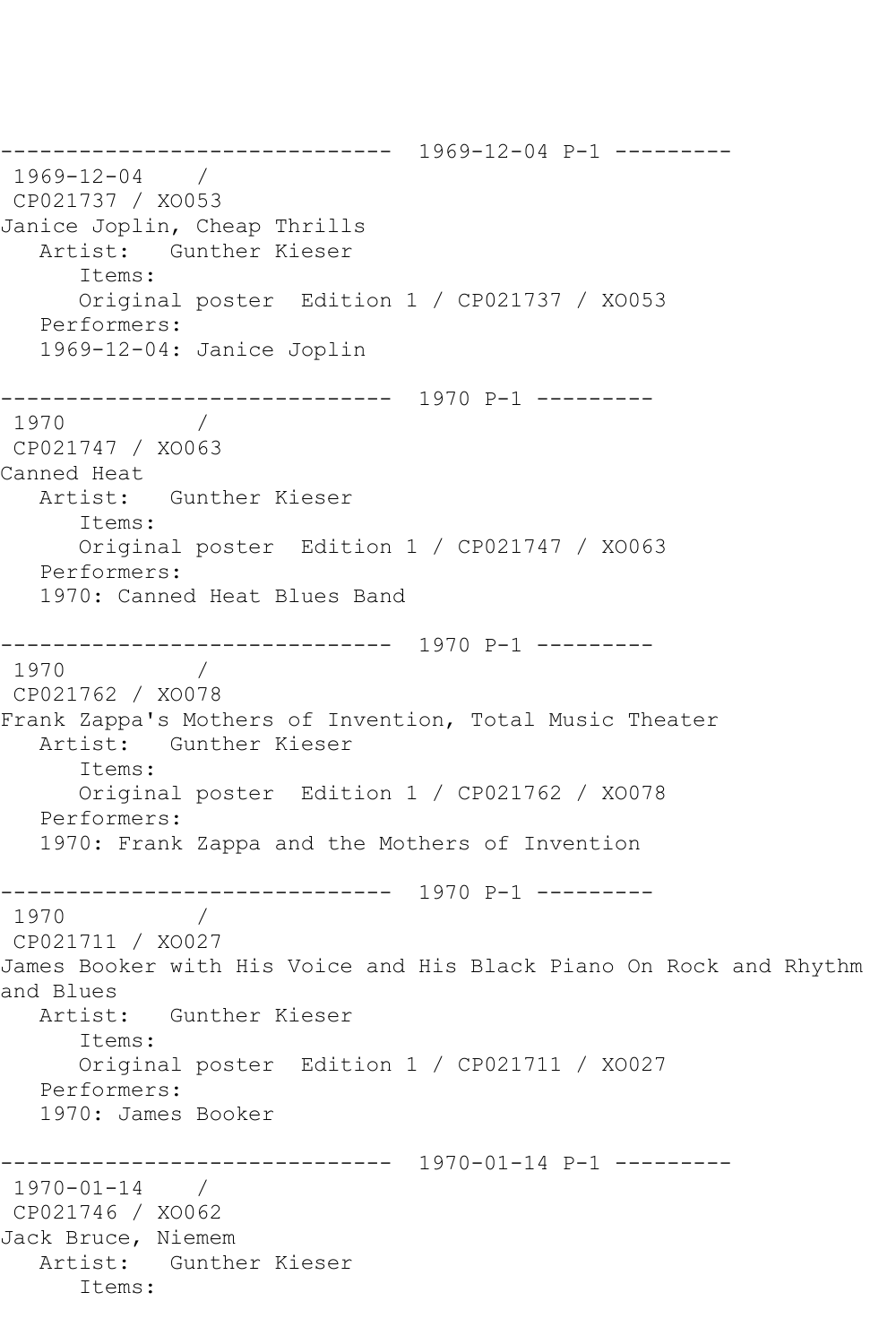Original poster Edition 1 / CP021746 / XO062 Performers: 1970-01-14: Jack Bruce / Niemem ------------------------------ 1970-02-28 P-1 --------- 1970-02-28 / CP021752 / XO068 Emerson, Lake and Palmer Artist: Gunther Kieser Items: Original poster Edition 1 / CP021752 / XO068 Performers: 1970-02-28: Emerson Lake and Palmer ------------------------------ 1970-03-18 P-1 --------- 1970-03-18 / CP021753 / XO069 Fleetwood Mac in Concert Artist: Gunther Kieser Items: Original poster Edition 1 / CP021753 / XO069 Performers: 1970-03-18: Fleetwood Mac ------------------------------ 1970-04-07 P-1 --------- 1970-04-07 / CP021763 / XO079 Jethro Tull Artist: Gunther Kieser Venue: Germany Items: Original poster Edition 1 / CP021763 / XO079 Performers: 1970-04-07: Germany Jethro Tull ------------------------------ 1970-05-20 P-1 --------- 1970-05-20 / CP021759 / XO075 John Mayall and His Blues Group, Duster Bennett Artist: Gunther Kieser Venue: Germany Items: Original poster Edition 1 / CP021759 / XO075 Performers: 1970-05-20: Germany John Mayall / Duster Bennett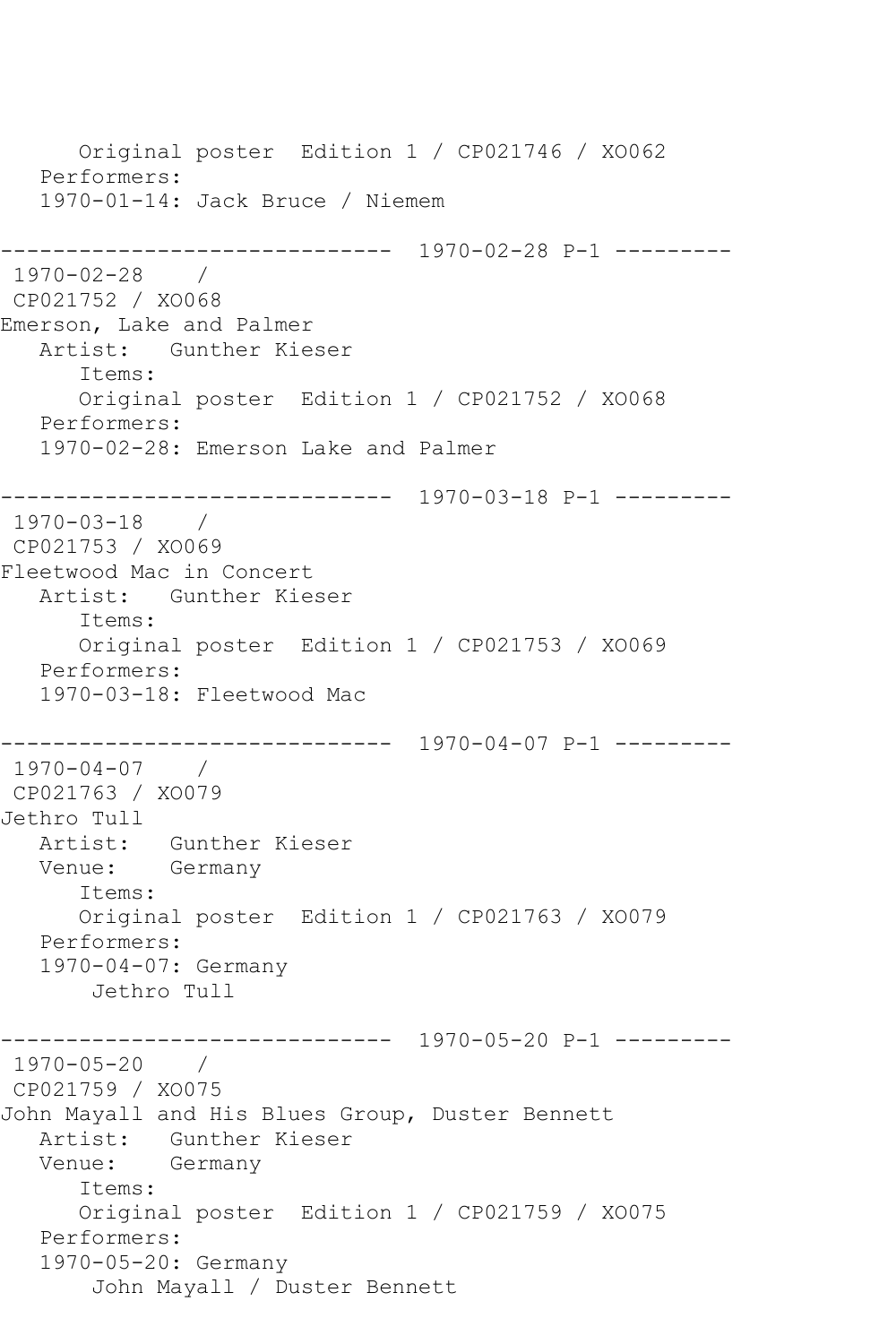------------------------------ 1970-11-19 P-1 --------- 1970-11-19 / CP021750 / XO066 London Pop Scene Free and Colosseum Artist: Gunther Kieser Items: Original poster Edition 1 / CP021750 / XO066 Performers: 1970-11-19: ------------------------------ 1971 P-1 --------- 1971 / CP021769 / XO085 Colosseum in Concert Artist: Gunther Kieser Items: Original poster Edition 1 / CP021769 / XO085 Performers: 1971: Colosseum ------------------------------ 1971 P-1 --------- 1971 / CP021780 / XO096 Richie Havens Artist: Gunther Kieser Items: Original poster Edition 1 / CP021780 / XO096 Performers: 1971: Richie Havens ------------------------------ 1971 P-1 --------- 1971 Traffic 1971 European Tour Artist: Gunther Kieser Items: Original poster Edition 1 / (23-5/8 x 33-1/4) Performers: 1971: Traffic ------------------------------ 1971-02-28 P-1 --------- 1971-02-28 / CP021776 / XO092 Rock'n Blues Concert, Ten Years Aftrer, the New Mick Abrahams Band Artist: Gunther Kieser Items: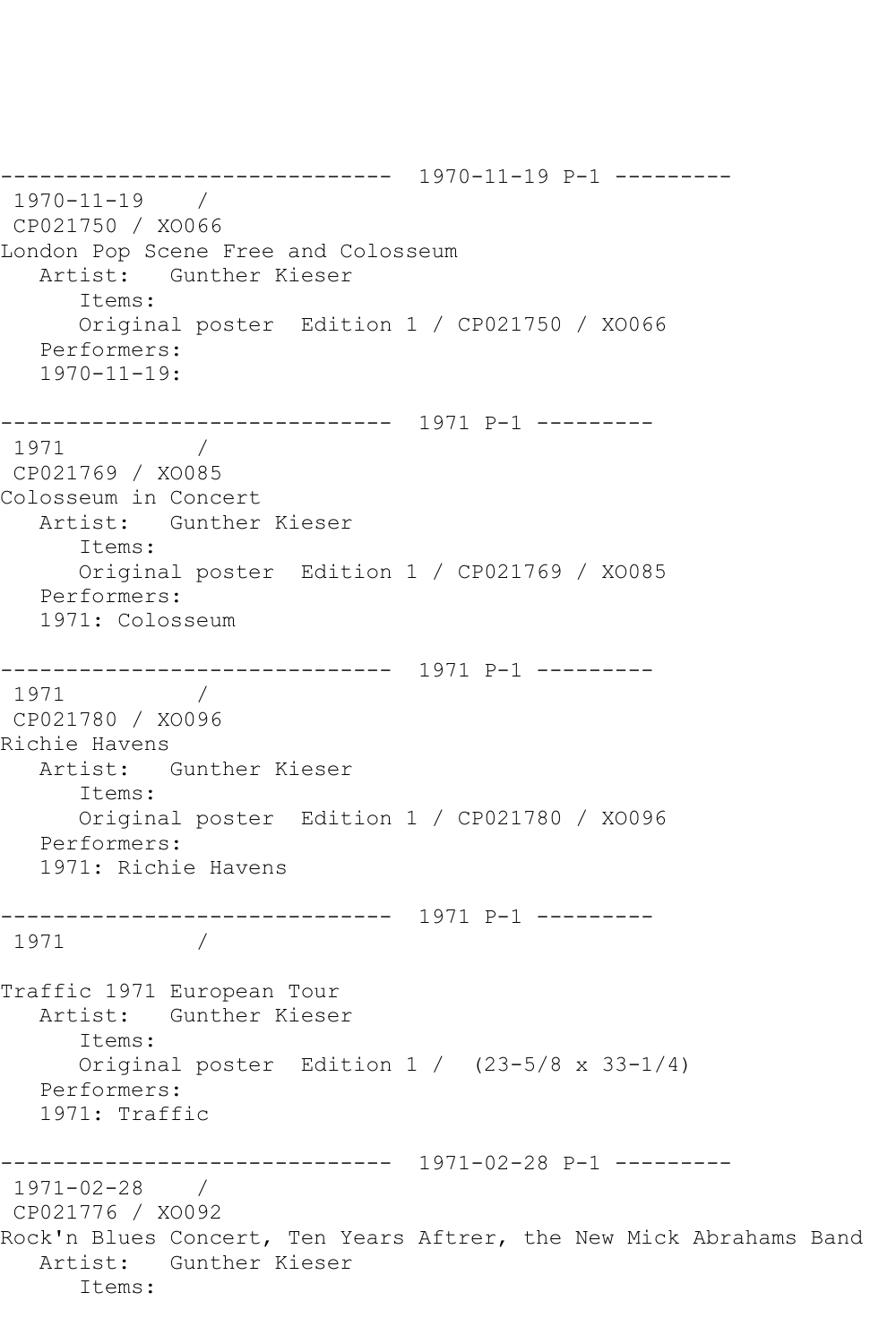Original poster Edition 1 / CP021776 / XO092 Performers: 1971-02-28: Ten Years After / New Mick Abrahams Band ------------------------------ 1971-04-11 P-1 --------- 1971-04-11 / CP021772 / XO088 Mothers of Invention Artist: Gunther Kieser Items: Original poster Edition 1 / CP021772 / XO088 Performers: 1971-04-11: Mothers of Invention ------------------------------ 1971-04-23 P-1 --------- 1971-04-23 / CP021778 / XO094 Santana with Karen Dalton Artist: Gunther Kieser Items: Original poster Edition 1 / CP021778 / XO094 Performers: 1971-04-23: Carlos Santana / Karen Dalton ------------------------------ 1971-06-16 P-1 --------- 1971-06-16 / CP021767 / XO083 Emerson, Lake and Palmer Artist: Gunther Kieser Items: Original poster Edition 1 / CP021767 / XO083 Performers: 1971-06-16: Emerson Lake and Palmer ------------------------------ 1971-07-19 P-1 --------- 1971-07-19 / CP021770 / XO086 John Mayall, the Groundhogs Artist: Gunther Kieser Items: Original poster Edition 1 / CP021770 / XO086 Performers: 1971-07-19: John Mayall / Groundhogs ------------------------------ 1971-09-24 P-1 --------- 1971-09-24 / CP021709 / XO025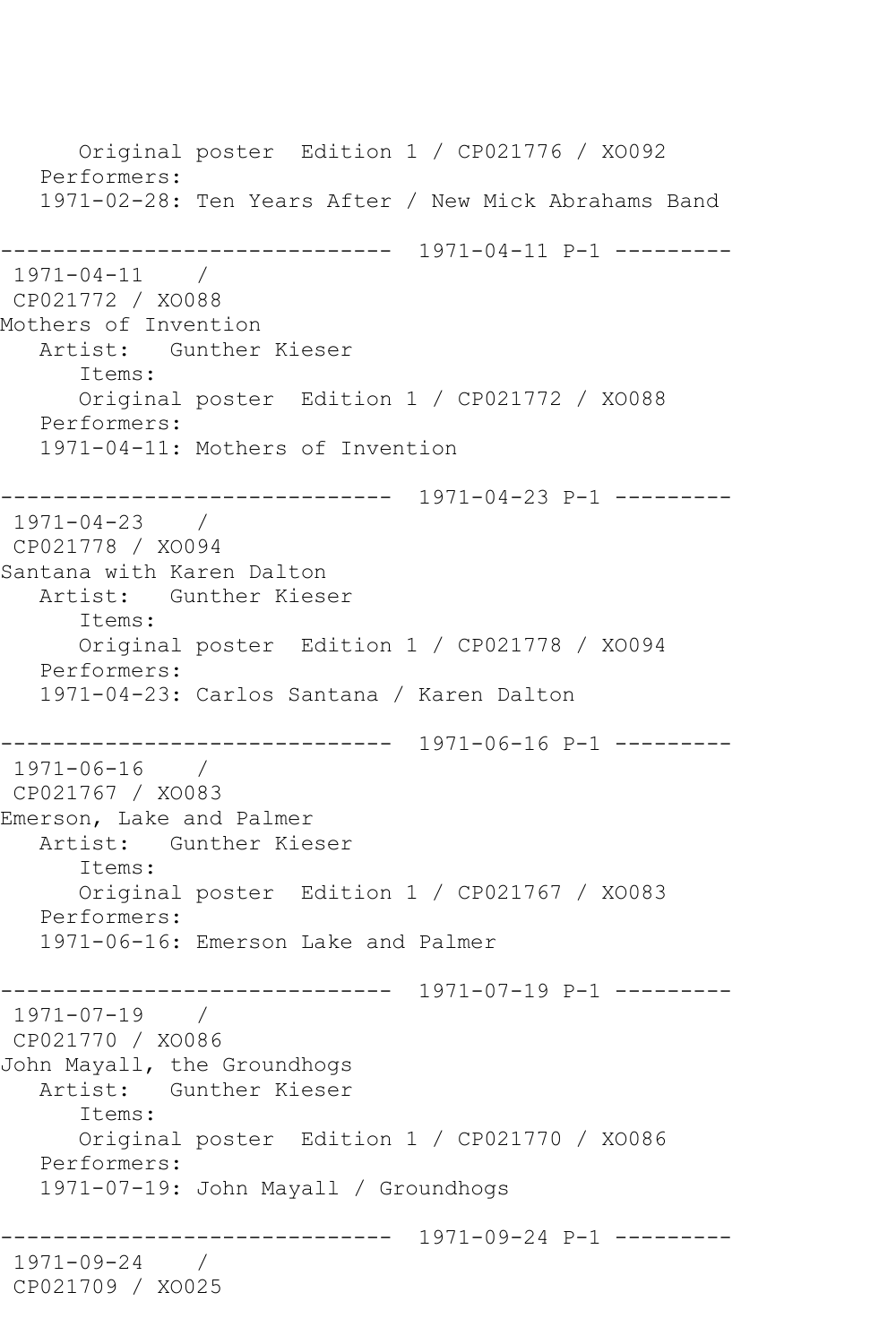Ray Charles at Germany - Germany, Ge Artist: Gunther Kieser Venue: Germany Items: Original poster Edition 1 / CP021709 / XO025 Performers: 1971-09-24: Germany Ray Charles ------------------------------ 1972 P-1 --------- 1972 / CP021768 / XO084 Alice Cooper Artist: Gunther Kieser Items: Original poster Edition 1 / CP021768 / XO084 Performers: 1972: Alice Cooper ------------------------------ 1972 P-1 --------- 1972 CP021777 / XO093 The Who in Concert Artist: Gunther Kieser Items: Original poster Edition 1 / CP021777 / XO093 Performers: 1972: Who ------------------------------ 1972 P-1 --------- 1972 / CP021789 / XO105 Traffic in Concert Artist: Gunther Kieser Items: Original poster Edition 1 / CP021789 / XO105 Performers: 1972: Traffic ------------------------------ 1972-04-08 P-1 --------- 1972-04-08 / CP021783 / XO099 Jeff Beck and His Group, Heaven Artist: Gunther Kieser Items: Original poster Edition 1 / CP021783 / XO099 Performers: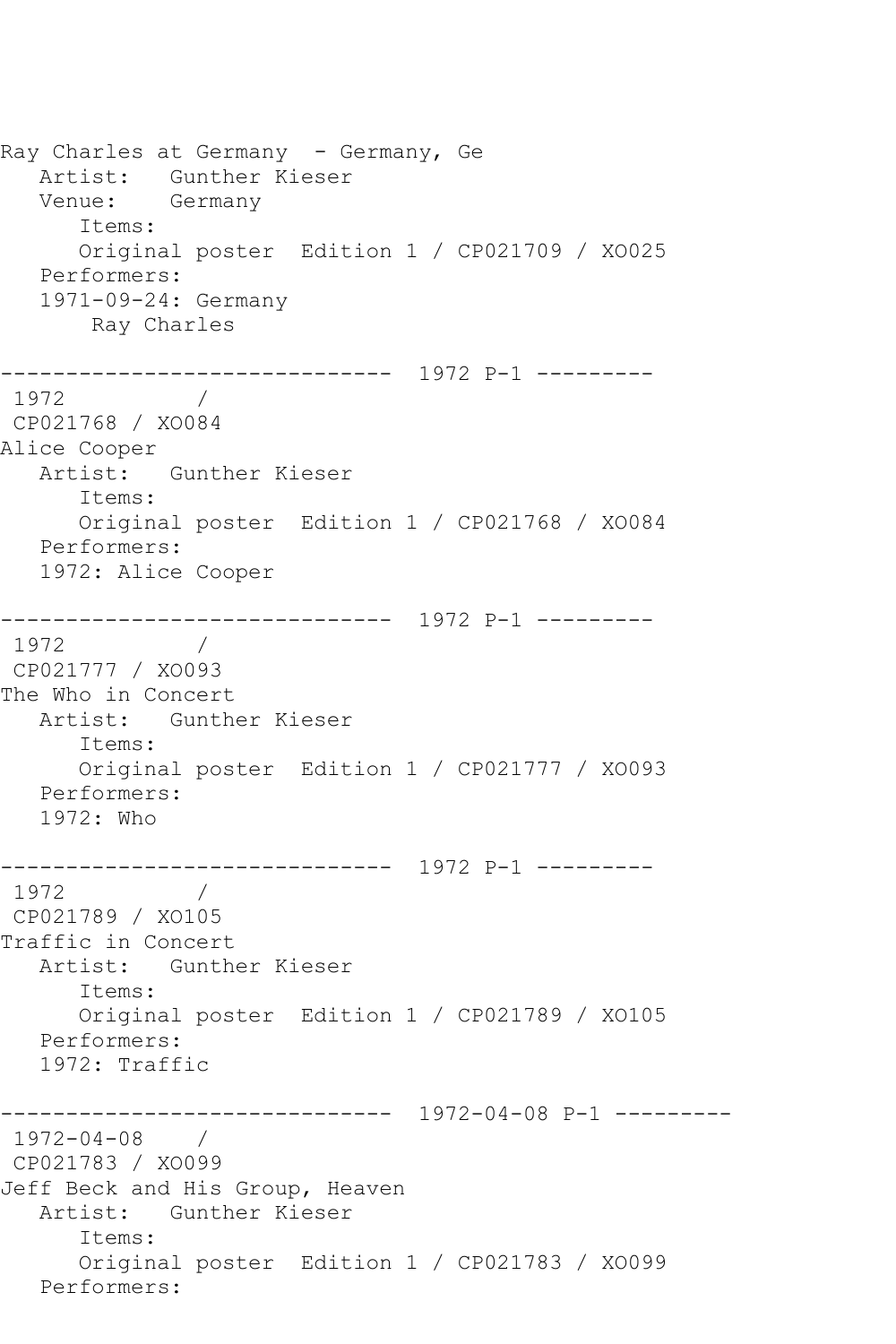1972-04-08: Jeff Beck / Heaven ------------------------------ 1972-05-18 P-1 --------- 1972-05-18 / CP021787 / XO103 Grateful Dead Artist: Gunther Kieser Items: Original poster Edition 1 / CP021787 / XO103 Performers: 1972-05-18: Grateful Dead ------------------------------ 1972-10-13 P-1 --------- 1972-10-13 / CP021710 / XO026 Ray Charles, Railetts at Germany - Germany, Ge Artist: Gunther Kieser Venue: Germany Items: Original poster Edition 1 / CP021710 / XO026 Performers: 1972-10-13: Germany Ray Charles / Railetts ------------------------------ 1972-10-31 P-1 --------- 1972-10-31 / CP021779 / XO095 Slade and Fanny Artist: Gunther Kieser Items: Original poster Edition 1 / CP021779 / XO095 Performers: 1972-10-31: Slade and Fanny ------------------------------ 1973 P-1 --------- 1973 / CP021801 / XO117 The Faces Artist: Gunther Kieser Items: Original poster Edition 1 / CP021801 / XO117 Performers: 1973: Faces ------------------------------ 1973-04-02 P-1 --------- 1973-04-02 / CP021795 / XO111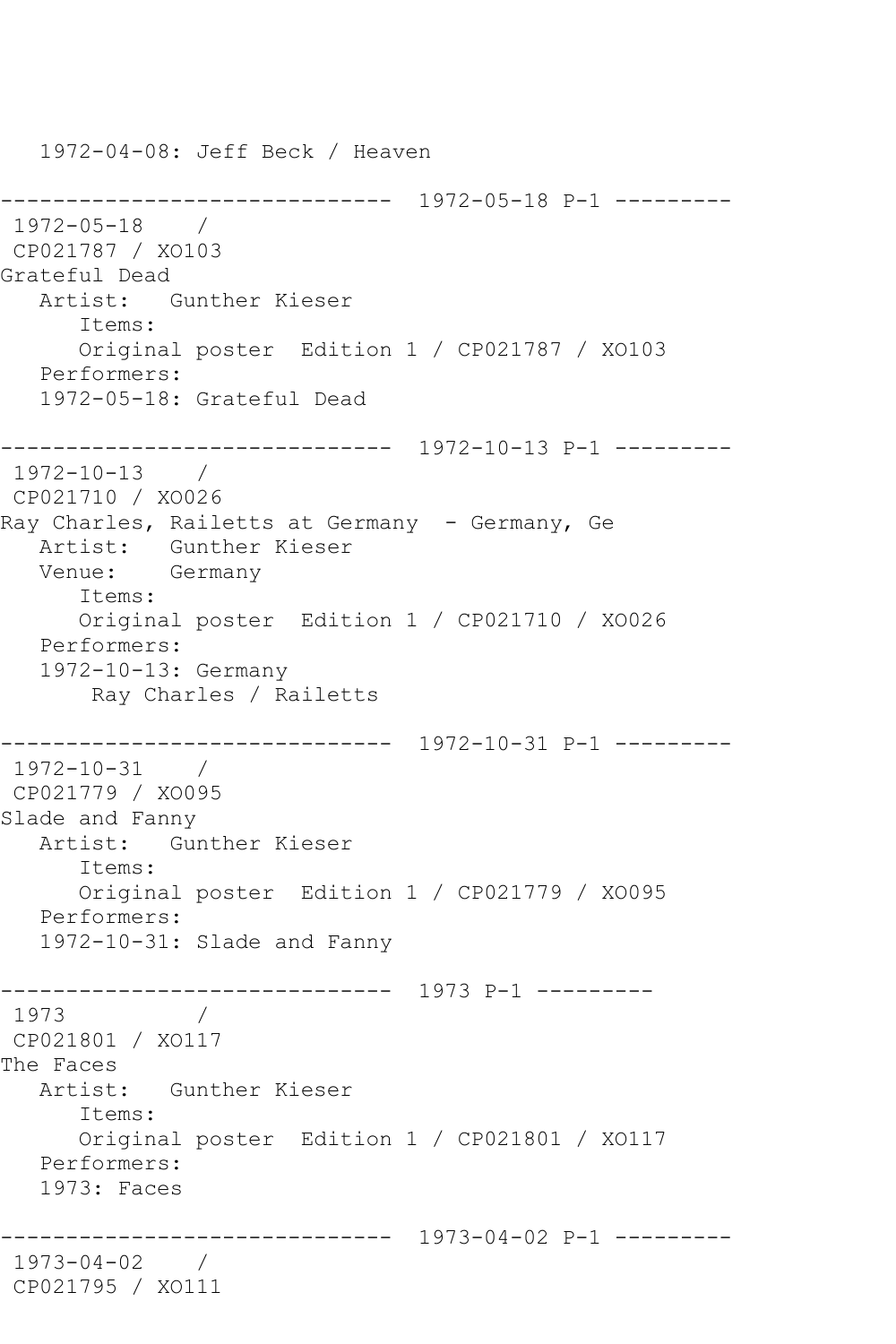King Crimson Artist: Gunther Kieser Items: Original poster Edition 1 / CP021795 / XO111 Performers: 1973-04-02: King Crimson ------------------------------ 1973-04-08 P-1 --------- 1973-04-08 / CP021811 / XO127 Traffic, Amazing Blondel Artist: Gunther Kieser Items: Original poster Edition 1 / CP021811 / XO127 Performers: 1973-04-08: Traffic / Amazing Blondel ------------------------------ 1973-05-05 P-1 --------- 1973-05-05 / CP021821 / XO137 Ten Years After Artist: Gunther Kieser Items: Original poster Edition 1 / CP021821 / XO137 Performers: 1973-05-05: Ten Years After ------------------------------ 1973-05-08 P-1 --------- 1973-05-08 / CP021803 / XO119 Jazz Blues Fusion, John Mayall Group, Michael Chapman Artist: Gunther Kieser Items: Original poster Edition 1 / CP021803 / XO119 Performers: 1973-05-08: John Mayall / Michael Chapman ------------------------------ 1973-05-27 P-1 --------- 1973-05-27 / CP021797 / XO113 Blood, Sweat, and Tears Artist: Gunther Kieser Items: Original poster Edition 1 / CP021797 / XO113 Performers: 1973-05-27: Blood Sweat and Tears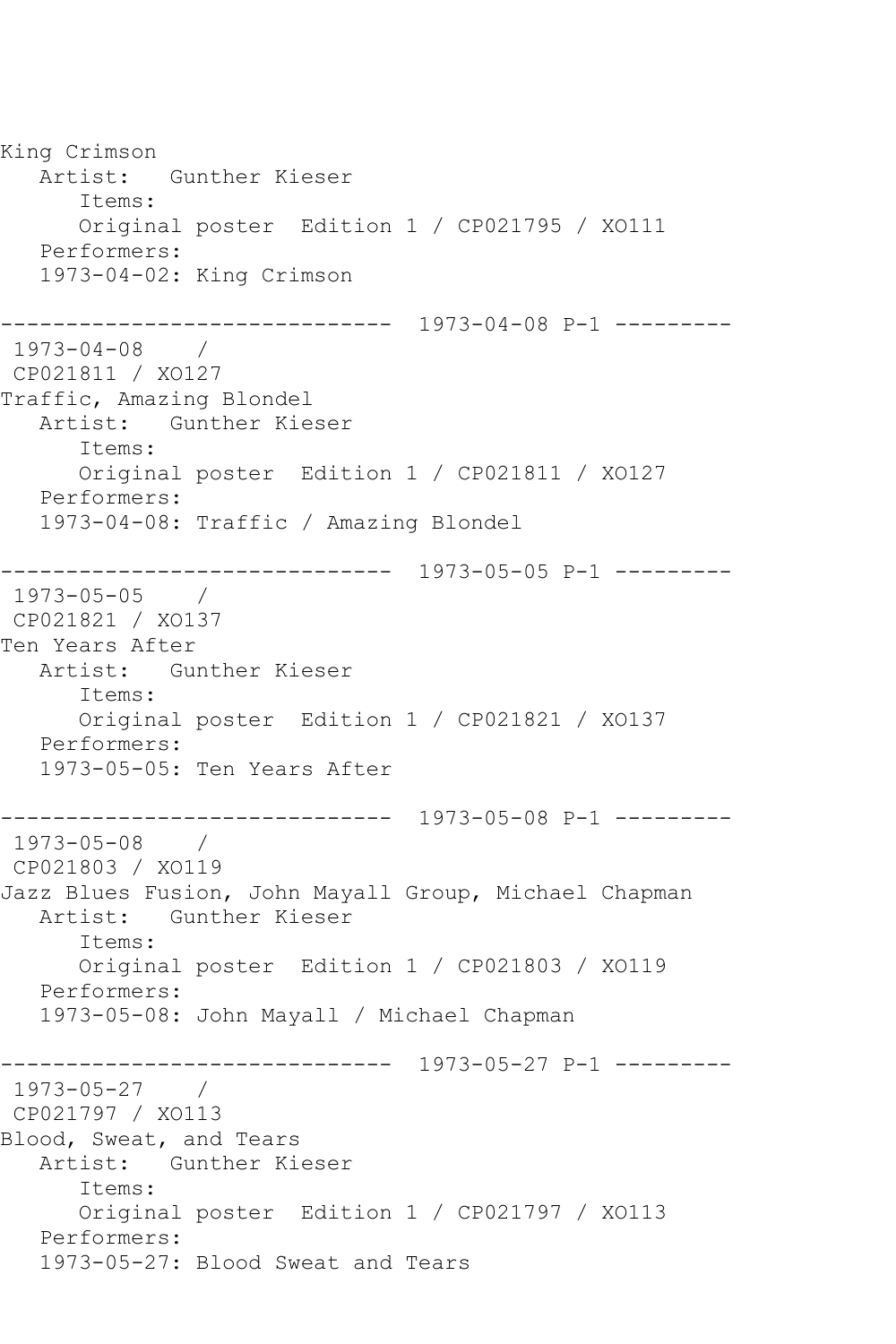------------------------------ 1973-06-07 P-1 --------- 1973-06-07 / CP021805 / XO121 Mahavishnu Orchestra Artist: Gunther Kieser Items: Original poster Edition 1 / CP021805 / XO121 Performers: 1973-06-07: Mahavishnu Orchestra / John Mclaughlin / Jerry Goodman / Jan Hammer / Rick Laird / Billy Cobham ------------------------------ 1973-07-14 P-1 --------- 1973-07-14 / CP021796 / XO112 A Golden Summernight Artist: Gunther Kieser Items: Original poster Edition 1 / CP021796 / XO112 Performers: 1973-07-14: Tattoo / John Sebastian / Spencer Davis / Canned Heat Blues Band / Leon Roseman's Tempest / Fairport Convention / Vinegar Joe / Eric Burdon and the Animals / Jimmy Witherspoon ------------------------------ 1973-07-16 P-1 --------- 1973-07-16 / CP021799 / XO115 Eric Burdon, Jimmy Witherspoon Artist: Gunther Kieser Items: Original poster Edition 1 / CP021799 / XO115 Performers: 1973-07-16: Eric Burdon and the Animals / Jimmy Witherspoon ------------------------------ 1973-07-18 P-1 --------- 1973-07-18 / CP021802 / XO118 Carole King, David T. Walker Artist: Gunther Kieser Items: Original poster Edition 1 / CP021802 / XO118 Performers: 1973-07-18: Carole King / David T. Walker ------------------------------ -4.254 1974-03-18 P-1 --------- 1974-03-18 / 4.254 CP021824 / XO140 Traffic, Sutherland Brothers at Jahrhunderthalle - Frankfurt,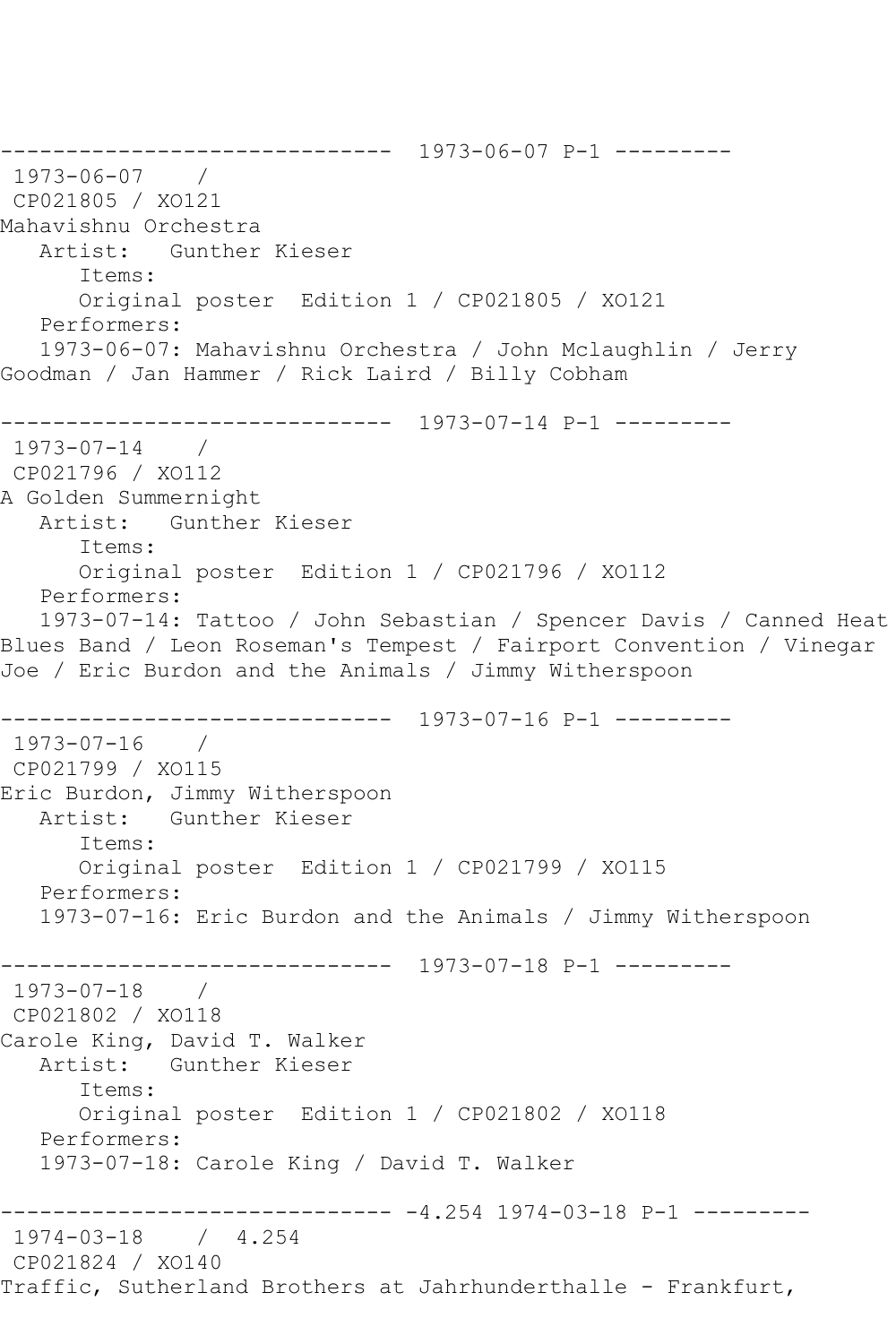Notes: This item appears in the Art of Rock book, plate no. 4.254 Event: On the Road Traffic Artist: Gunther Kieser Venue: Jahrhunderthalle, Frankfurt Promoter: Book: Art of Rock Items: Original poster -4.254 Edition 1 / CP021824 / XO140 (23-11/16 x 33) AORPlate: 4.254 -4.254 / CP001932 / 1955 AORPlate: 4.254 Performers: 1974-03-18: Jahrhunderthalle, Frankfurt Traffic / Sutherland Brothers / Quiver ------------------------------ 1974-05-16 P-1 --------- 1974-05-16 / CP021817 / XO133 Blood, Sweat and Tears Artist: Gunther Kieser Items: Original poster Edition 1 / CP021817 / XO133 Performers: 1974-05-16: Blood Sweat and Tears ------------------------------ 1974-06-03 P-1 --------- 1974-06-03 / CP021815 / XO131 Rods Meet Classic, Jon Lord of Deep Purple Artist: Gunther Kieser Items: Original poster Edition 1 / CP021815 / XO131 Performers: 1974-06-03: Jon Lord Big Band ------------------------------ -4.237 1974-09-14 P-1 --------- 1974-09-14 / 4.237 CP001378 / 1394 Grateful Dead at Olympiahalle - Munich, Notes: This item appears in the Art of Rock book, plate no. 4.237 Artist: Gunther Kieser Venue: Old Waldorf Promoter: Lippmann and Rau Items: Original poster -4.237 Edition 1 / CP001378 / 1394 (23-1/2 x 33) AORPlate: 4.237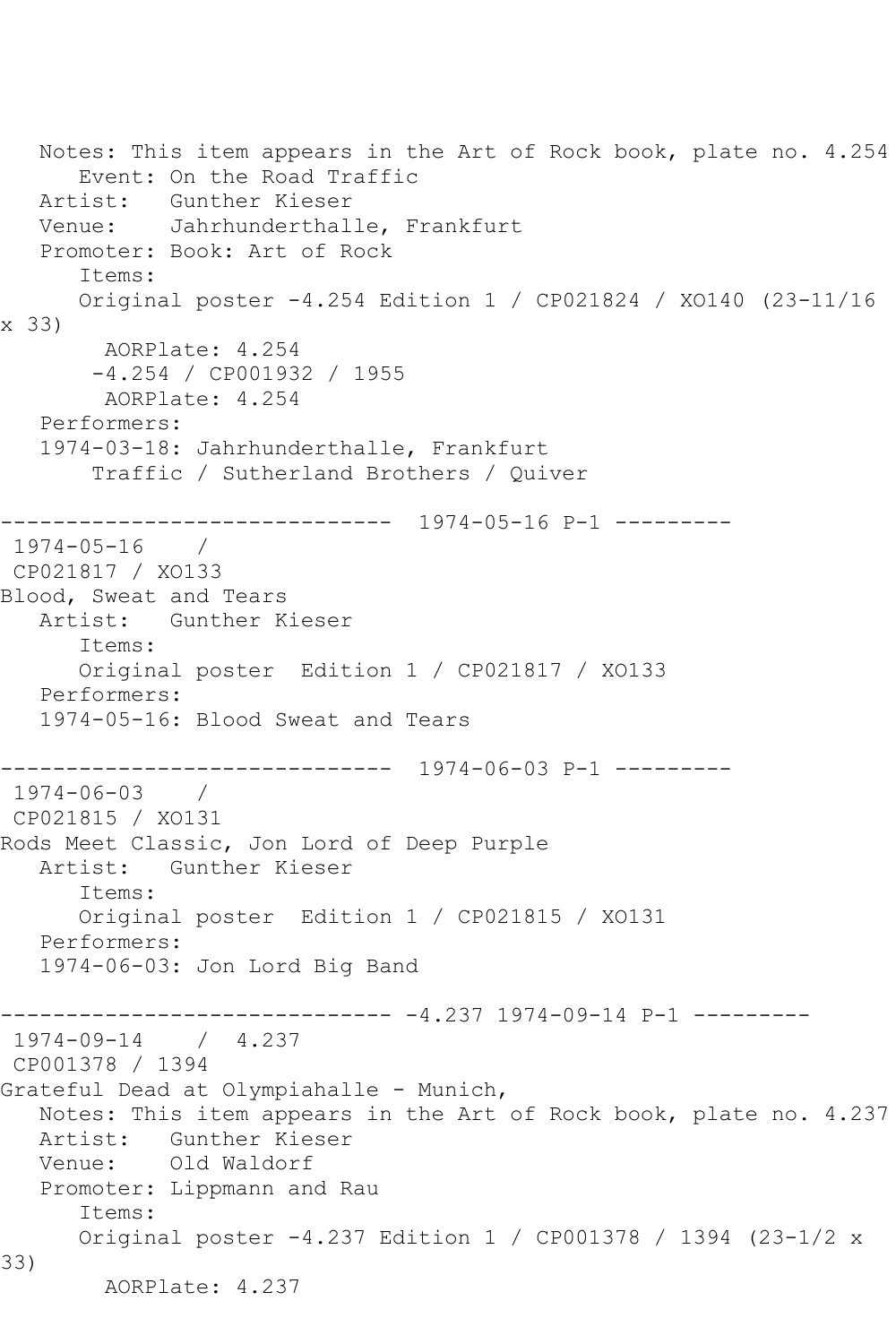Performers: 1974-09-14: Old Waldorf Grateful Dead ------------------------------ 1974-11-05 P-1 --------- 1974-11-05 / CP021713 / XO029 Herbie Hancock Group in Concert Artist: Gunther Kieser Items: Original poster Edition 1 / CP021713 / XO029 Performers: 1974-11-05: Herbie Hancock / Bennie Maupin / Mike Clark / Paul Jackson / Bill Summers ------------------------------ 1975-01--2 P-1 --------- 1975-01--27 / CP021716 / XO032 Return to Forever with Chick Corea Artist: Gunther Kieser Items: Original poster Edition 1 / CP021716 / XO032 Performers: 1975-01--27: Return To Forever / Chick Corea / Stanley Clarke / Lennie White / Al Dimeola ------------------------------ 1975-10-27 P-1 --------- 1975-10-27 / CP021838 / XO154 Ike and Tina Turner Review 1975 Artist: Gunther Kieser Items: Original poster Edition 1 / CP021838 / XO154 Performers: 1975-10-27: Ike and Tina Turner ------------------------------ -4.248 1976-02-28 P-1 --------- 1976-02-28 / 4.248 CP021849 / XO165 Who at Olympiahalle - Munich, Notes: This item appears in the Art of Rock book, plate no. 4.248 Event: In Concert, The Who Artist: Gunther Kieser Venue: Old Waldorf Promoter: Book: Art of Rock Items: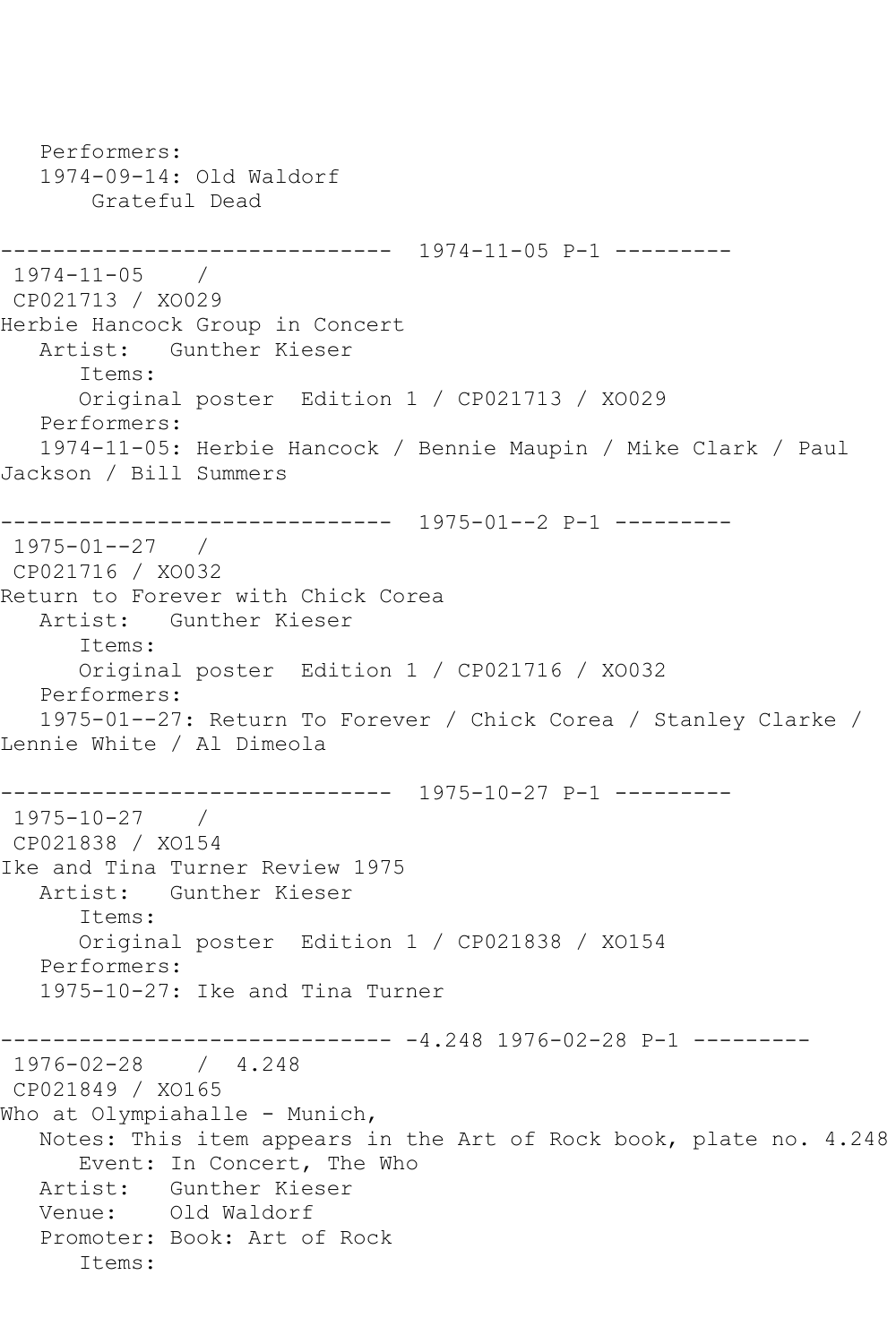Original poster -4.248 Edition 1 / CP021849 / XO165 (23-11/16 x 33) AORPlate: 4.248 -4.248 / CP001934 / 1957 AORPlate: 4.248 Performers: 1976-02-28: Old Waldorf Who ------------------------------ MHG 1976-03-04 P-1 --------- 1976-03-04 / MHG CP021842 / XO158 Rory Gallagher at Musikhalle - Hamburg, Ge Artist: Gunther Kieser Venue: Musikhalle Items: Original poster MHG Edition 1 / CP021842 / XO158 Performers: 1976-03-04: Musikhalle Rory Gallagher ------------------------------ 1976-10-22 P-1 --------- 1976-10-22 / CP021855 / XO171 The Magic of Tangerine Dream Artist: Gunther Kieser Items: Original poster Edition 1 / CP021855 / XO171 Performers: 1976-10-22: Tangerine Dream ------------------------------ 1976-11-26 P-1 --------- 1976-11-26 / CP021854 / XO170 Nazareth and Heart Artist: Gunther Kieser Items: Original poster Edition 1 / CP021854 / XO170 Performers: 1976-11-26: Nazareth / Heart ------------------------------ 1977-03-25 P-1 --------- 1977-03-25 / CP021868 / XO184 J.J. Cale Artist: Gunther Kieser Items: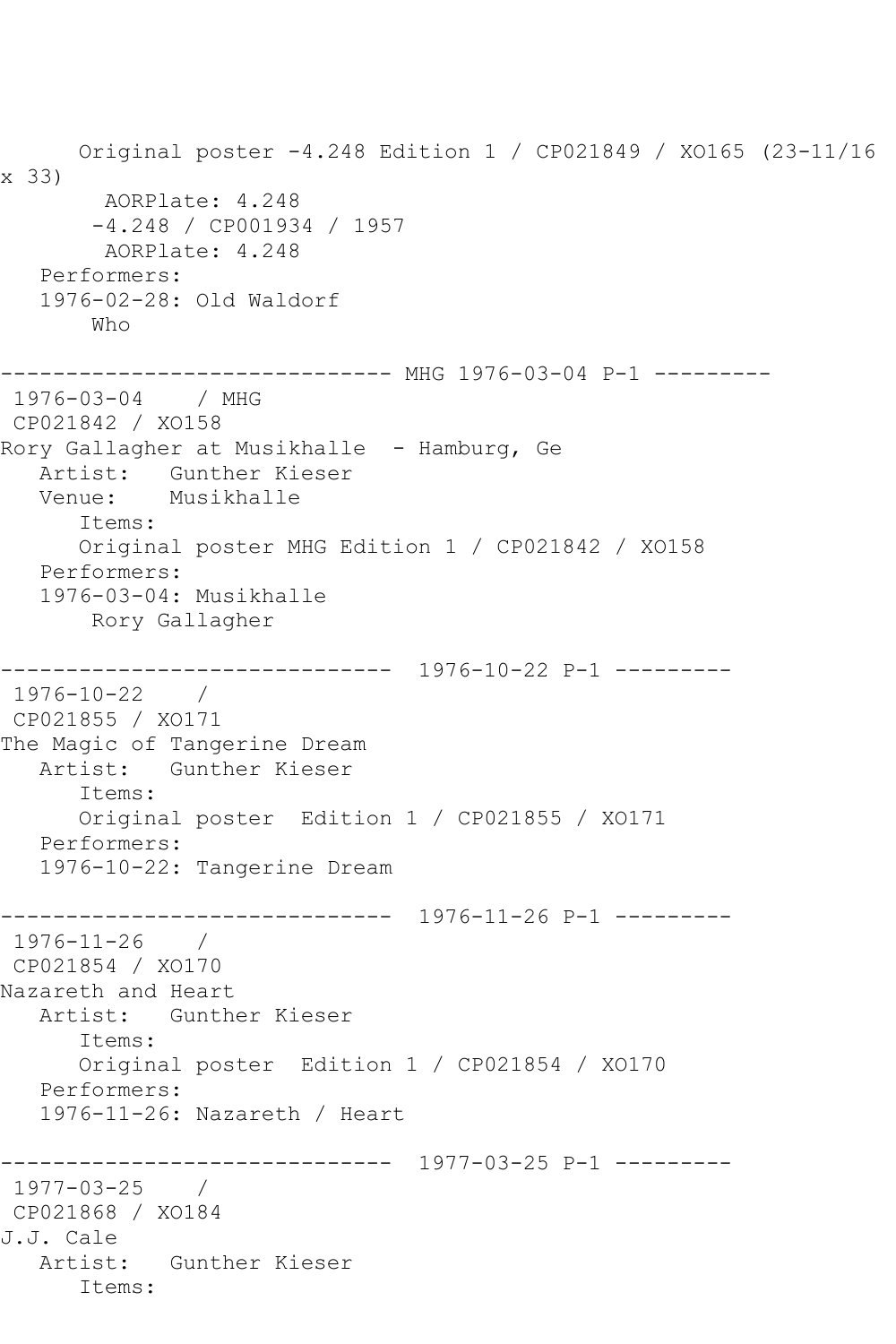Original poster Edition 1 / CP021868 / XO184 Performers: 1977-03-25: J.J. Cale ------------------------------ 1978 P-1 --------- 1978 / CP021841 / XO157 David Bowie on Stage -- Station to Station Artist: Gunther Kieser Items: Original poster Edition 1 / CP021841 / XO157 Performers: 1978: David Bowie ------------------------------ 1978-01-23 P-1 --------- 1978-01-23 / CP021887 / XO203 Tina Turner 1978 Artist: Gunther Kieser Items: Original poster Edition 1 / CP021887 / XO203 Performers: 1978-01-23: Tina Turner ------------------------------ PDD 1978-01-24 P-1 --------- 1978-01-24 / PDD CP021877 / XO193 Blood, Sweat and Tears with David Clayton Thomas Artist: Gunther Kieser Venue: Philipshalle, Dusseldorf Items: Original poster PDD Edition 1 / CP021877 / XO193 Performers: 1978-01-24: Philipshalle, Dusseldorf Blood Sweat and Tears / David Clayton-Thomas ------------------------------ WDOR 1978-06-26 P-1 --------- 1978-06-26 / WDOR CP021884 / XO200 Bob Dylan at Westfalenhalle - Dortmund, Ge Artist: Gunther Kieser Venue: Westfalenhalle Items: Original poster WDOR Edition 1 / CP021884 / XO200 Performers: 1978-06-26 1978-06-27: Westfalenhalle Bob Dylan